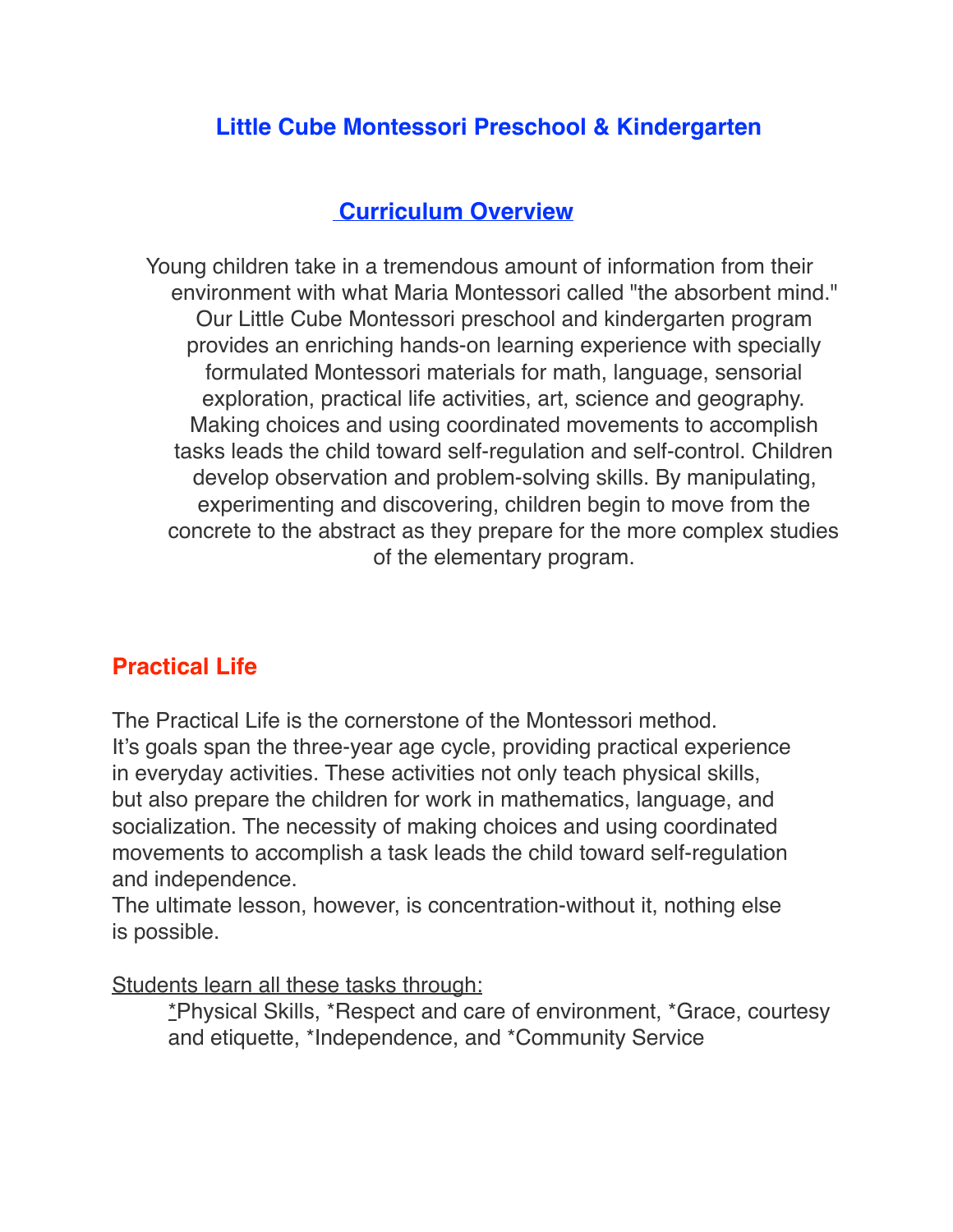# **Sensorial**

The Sensorial Curriculum is the key to knowledge in the Montessori classroom. It builds on the foundation of the Practical Life Curriculum and prepares the way for children to progress into academic work through development of observation and problem-solving skills. The sensorial materials are designed to develop and refine skills that help young children learn how to think, reason, make distinctions, make judgements and decisions, observe, compare, and better appreciate their world. This is the beginning of conscious knowledge.

Students learn to distinguish and differentiate physical properties through: Auditory learning Visual learning Tactile learning

## **Language**

Children are learning language long before entering the Montessori classroom. By using their senses as tools, children absorb information about their language. During the first two years of Little Cube Montessori, students prepare themselves for language study by working in the practical life and sensorial areas with materials that refine auditory, oral, visual and sensory/motor skills which are necessary for writing and reading in the third year. Language spans every other area as an integrated source of preparation for a well-planned approach to further learning.

#### -Auditory preparation

- •Conversational speech• Identifying and discriminating sounds
- •Storytelling•Sequencing•Repetition•Poetry•Rhymes and finger plays
- Listening skills and comprehension
- -Visual preparation

• Recognizing patterns • Matching and sorting • Phonics -Motor preparation

• Eye-to-hand coordination • Strengthening of the hand